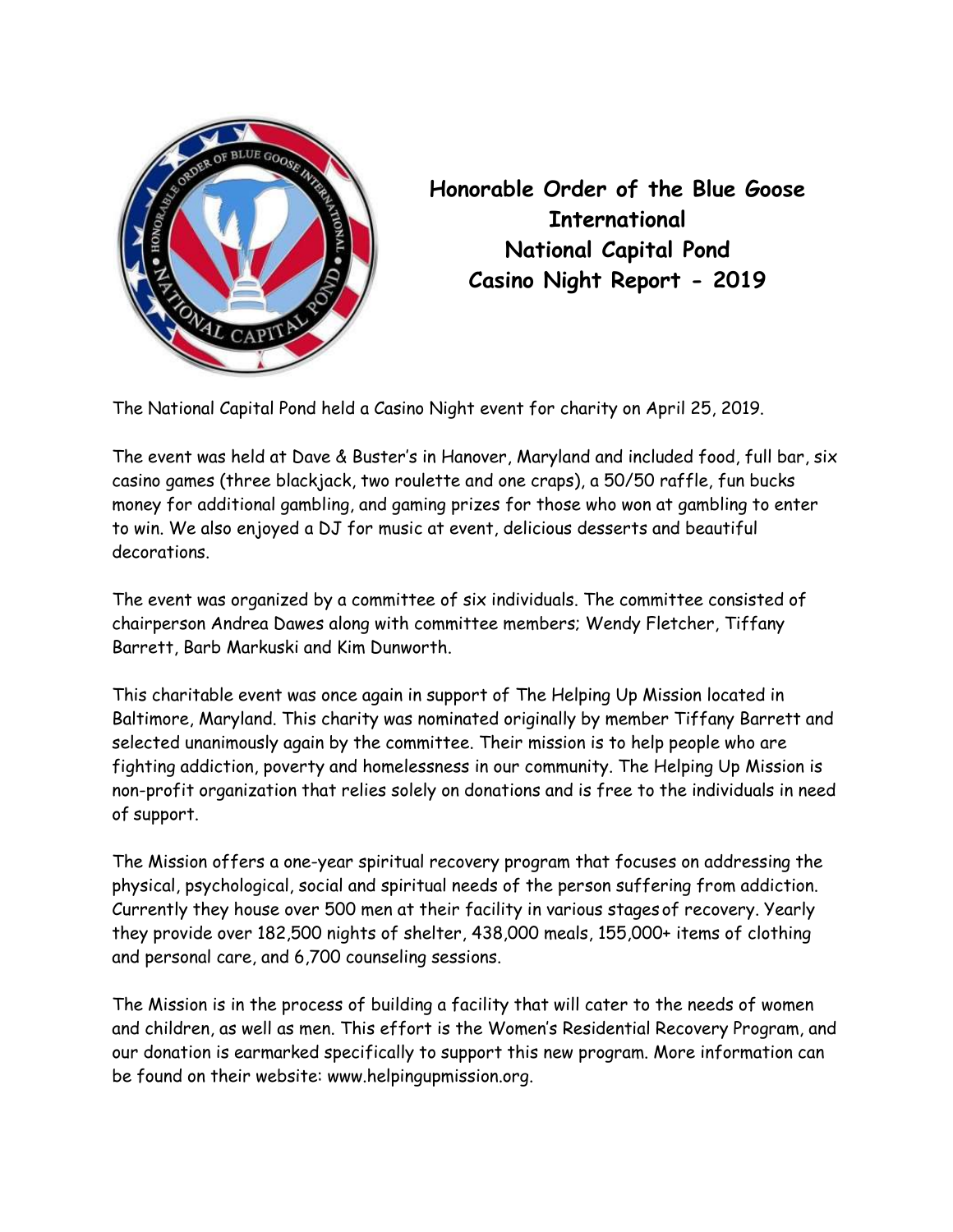Our guests, both Helping Up graduates, Matt Brown and Tim Gelineau gave inspiring speeches at the event on behalf of the Helping Up Mission, and in regard to the success they have each personally had with the program.

The goal at the outset of the event was to raise as much as possible for the selected charity. With that goal in mind, the meeting was budgeted to determine the necessary ticket price for each attendee and an amount for event sponsors for the following: gaming tables, beverage, music, dessert and decorations. In addition, we offered "gaming prize" sponsorships for donations of a \$200 prize for selection by winning ticket earned through successful accumulation of fun bucks from gambling. We successfully obtained 31 sponsorships, here is a list of the sponsoring companies:

| <b>Gaming Table Sponsors:</b>                  |                                                                                              |
|------------------------------------------------|----------------------------------------------------------------------------------------------|
| ServiceMaster Restoration                      | Craps                                                                                        |
| <b>Cornerstone Restoration</b>                 | BlackJack                                                                                    |
| PuroClean of Stevensville and Odenton          | BlackJack                                                                                    |
| Restronic                                      | BlackJack                                                                                    |
| @Eaze Restoration                              | Roulette                                                                                     |
| <b>FRSTeam by Cappys</b>                       | Roulette                                                                                     |
|                                                |                                                                                              |
| <b>Beverage Sponsors:</b>                      |                                                                                              |
| PuroClean Emergency Restoration of Baltimore   | Beverage                                                                                     |
| Core                                           | Beverage                                                                                     |
| ERS/ART                                        | Beverage                                                                                     |
| Environmental Solutions, Inc.                  | Beverage                                                                                     |
| Smith & Son's Contracting Company, Inc.        | Beverage                                                                                     |
|                                                |                                                                                              |
| <b>Other Sponsors:</b>                         |                                                                                              |
| <b>Boston Environmental</b>                    | Decorations                                                                                  |
| N A R D by Harford Cleaners                    | Dessert                                                                                      |
| N A R D by Harford Cleaners                    | Music                                                                                        |
|                                                |                                                                                              |
| <b>Gaming Prize Sponsors:</b>                  |                                                                                              |
| <b>Capezio Contractors</b>                     | The Ring Vidoe Doorbell 2 and Echo Dot                                                       |
| <b>Dial Electronics</b>                        | Bottle of Dom Champagne                                                                      |
| <b>Bin There Dump That</b>                     | Gift Card to Waverly Woods with Golf Balls and Tees                                          |
| SERVPRO of DC                                  | <b>TV</b>                                                                                    |
| <b>NCP</b>                                     | Brooks Robinson & Frank Robinson Autographed and Framed 16 x 20 Photo                        |
| <b>NCP</b>                                     | Alexander Ovechkin framed Stanley Cup 16 x 20 Photo & Braden Holtby "The Save" 11 x 14 photo |
| ServiceMaster of Baltimore                     | <b>Orioles Tickets</b>                                                                       |
| <b>Woodmoor Cleaners</b>                       | <b>Nationals Tickets</b>                                                                     |
| Gross Mendelsohn CPA's and Advisors            | Capitals Golf Bag                                                                            |
| Rainbow International of Northeastern Maryland | Drone                                                                                        |
| CRDN by Bergmann                               | \$200 Visa Giftcard                                                                          |
| Farmers Insurance - Scott Spedden              | Decanter with Glasses and a bottle of liquor                                                 |
| <b>Infinity Restoration</b>                    | Portal from Facebook                                                                         |
| Clothes Call by Evans                          | Case of Wine                                                                                 |
| <b>Faith Adusting</b>                          | 2 Lower level end zone tickets to Ravens game with a bottle of Whiskey                       |
| Rainbow International of Stevensville          | \$200 Amazon Gift Card                                                                       |
| <b>Hydro Clean Certified Restoration</b>       | TaylorMade Golf Club                                                                         |